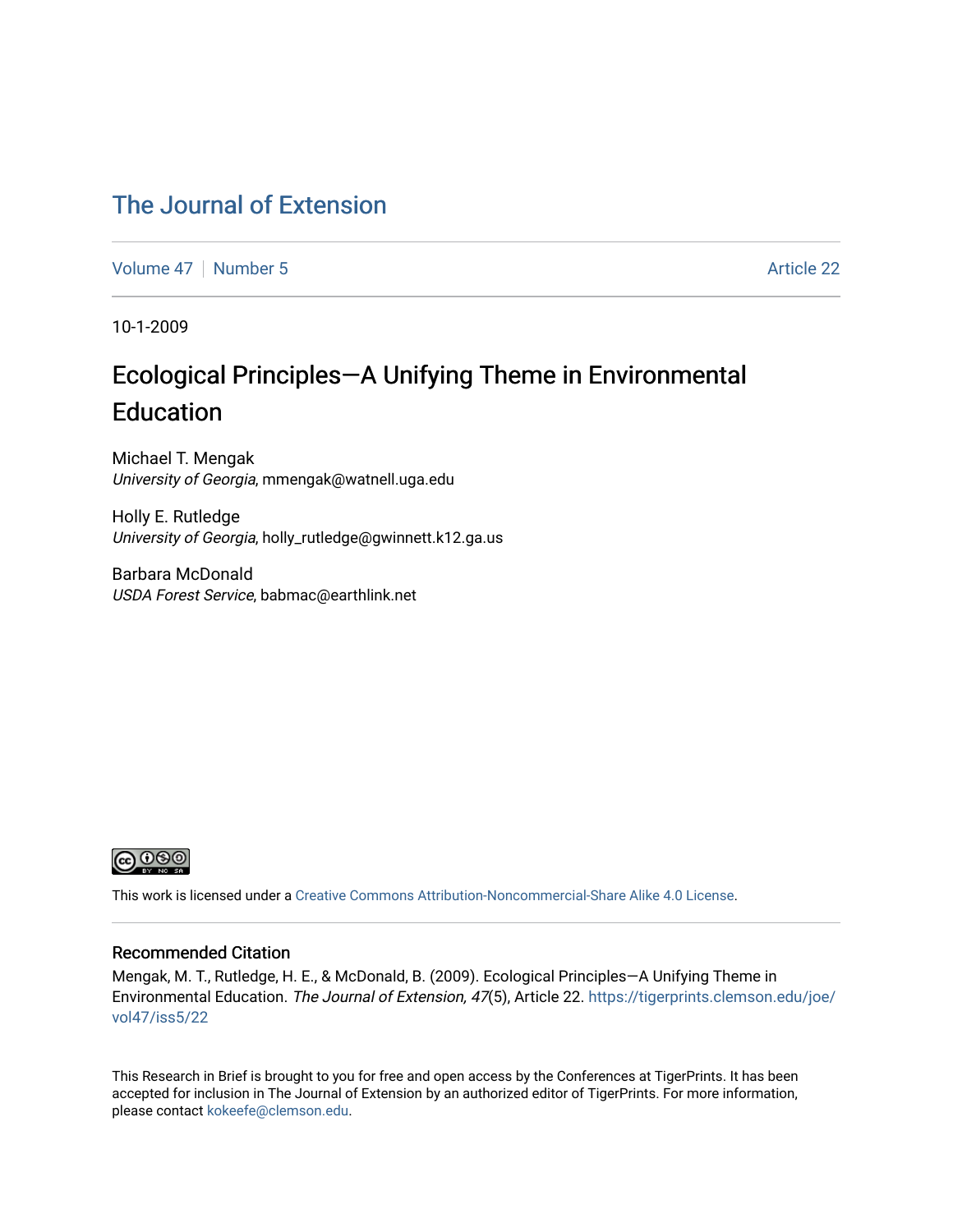

## **October 2009 Volume 47 Number 5 Article Number 5RIB6**

[Return to Current Issue](http://www.joe.org:80/joe/2009october/)

# **Ecological Principles—A Unifying Theme in Environmental Education**

### **Michael T. Mengak**

Associate Professor — Wildlife Specialist UGA Warnell School of Forestry and Natural Resources Athens, Georgia [mmengak@warnell.uga.edu](mailto:mmengak@warnell.uga.edu)

### **Holly E. Rutledge**

Graduate Student UGA Warnell School of Forestry and Natural Resources Athens, Georgia [Holly\\_Rutledge@Gwinnett.k12.ga.us](mailto:Holly_Rutledge@Gwinnett.k12.ga.us)

### **Barbara McDonald**

Research Scientist USDA Forest Service Athens, Georgia [babmac@earthlink.net](mailto:babmac@earthlink.net)

**Abstract:** Using ecological principles to form the basis of a succinct list of general environmental education (EE) standards will bring unity and strength to EE. Environmental education literature supports the importance of understanding general ecological principles, and general ecological concepts are prevalent in both widely used and locally adapted EE programs. In addition, an understanding of general ecological principles is included in both NSES (National Science Education Standards) and NAAEE Guidelines for Excellence. This article presents an analysis of the frequency of ecological references in several EE programs and discusses the implications of general ecological principles as a common thread in EE.

# **Introduction—Unifying Themes in Environmental Education**

Education programming, referred to as information and education (I&E) programs (Shepard 1999), is an important component of the extension mission. Environmental programs are widely used by extension faculty to educate adults and youth about our natural world. Lawrence, Schuknecht, and Lally (2006) phrased the concept as —teaching people to fish rather than giving them a fish." Explaining how the environment works using simple unifying themes could enhance understanding and retention of environmental knowledge rather than expecting participants to remember facts.

We, as Extension professionals, commonly use programs such as Project Learning Tree (PLT) (Broussard & Jones, 2001), Project WET, and Project WILD to instruct students in 4-H, FFA, scouts, and other organizations about the natural world. Understanding the similarities and differences among these programs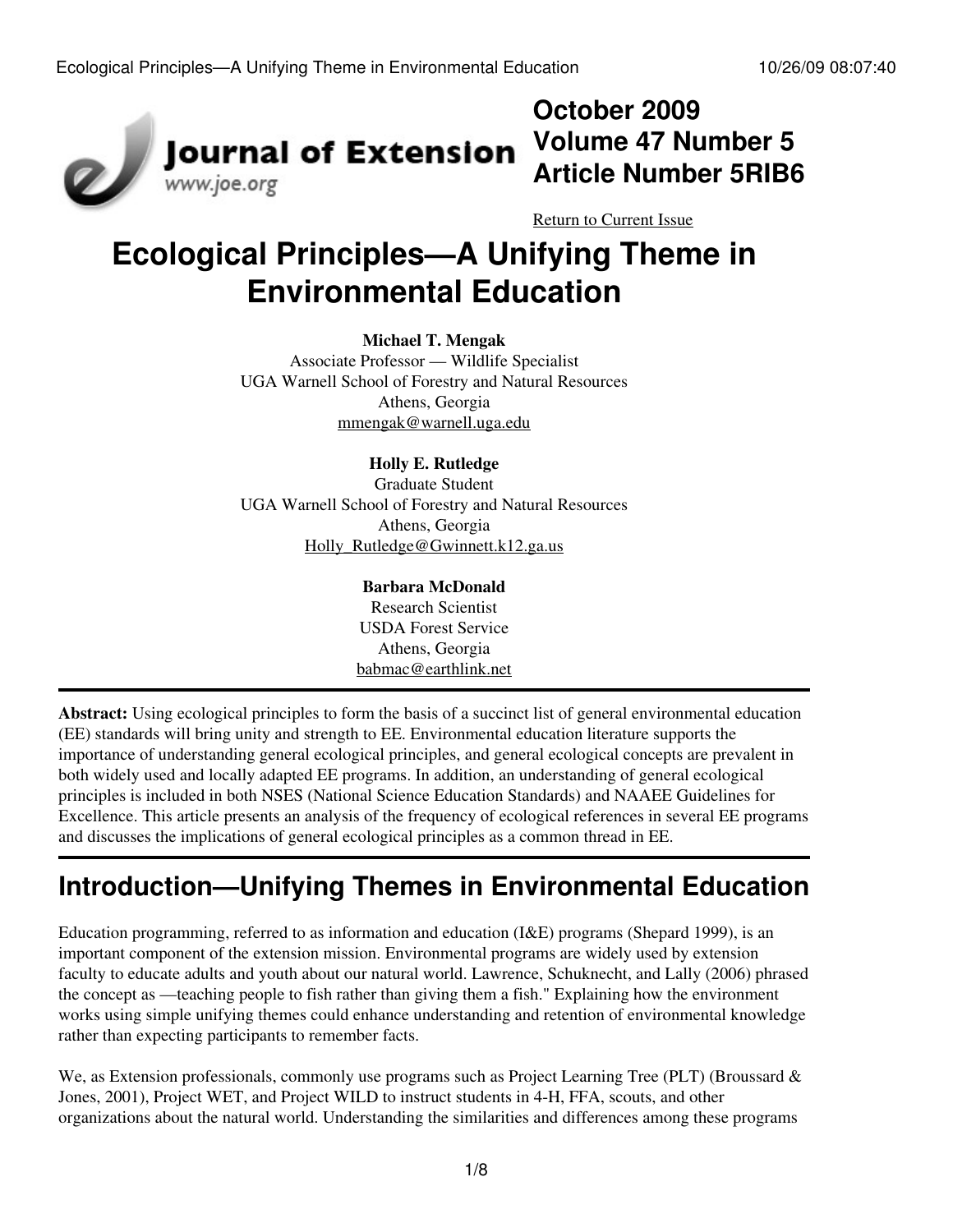will assist teachers in choosing the program most closely matched to their teaching goals.

The lack of a short, manageable list of broadly applicable EE standards motivated the United States Department of Agriculture (USDA) Forest Service to identify the most common general themes in all environmental studies. A USDA Forest Service social scientist, faculty members, and graduate students from the University of Georgia's Institute of Ecology compiled a list of eight general ecological principles (Barrett, Peles, & Odum, 1997). These are:

1. Adaptation,

2. Behavior,

3. Diversity,

4. Emergent properties,

5. Energy flow,

6. Growth and development,

- 7. Limits,
- 8. Regulation.

Table 1 contains a brief description of each principle.

**Table 1.** Descriptions of the Eight Ecological Principles and Associated Concepts

| <b>Principle</b> | <b>Description</b>                                                                                                                                       | <b>Associated Concepts</b>                                                                                                                                       |  |
|------------------|----------------------------------------------------------------------------------------------------------------------------------------------------------|------------------------------------------------------------------------------------------------------------------------------------------------------------------|--|
| Adaptation       | The way a life system looks or<br>behaves is not random or<br>accidental; rather it is the result<br>of changing to survive in a<br>dynamic environment. | Evolution, Life History Patterns,<br>Natural Selection, Survival,<br>Predator-Prey Interactions                                                                  |  |
| <b>Behavior</b>  | Living systems evolve<br>behavioral responses to stress<br>and disturbances to enhance<br>survival.                                                      | Reproduction, Predator-Prey<br>interactions, Dispersal, Survival<br>(humans and other animal<br>species), Pest Control (exotics,<br>nuisance animals) Harvesting |  |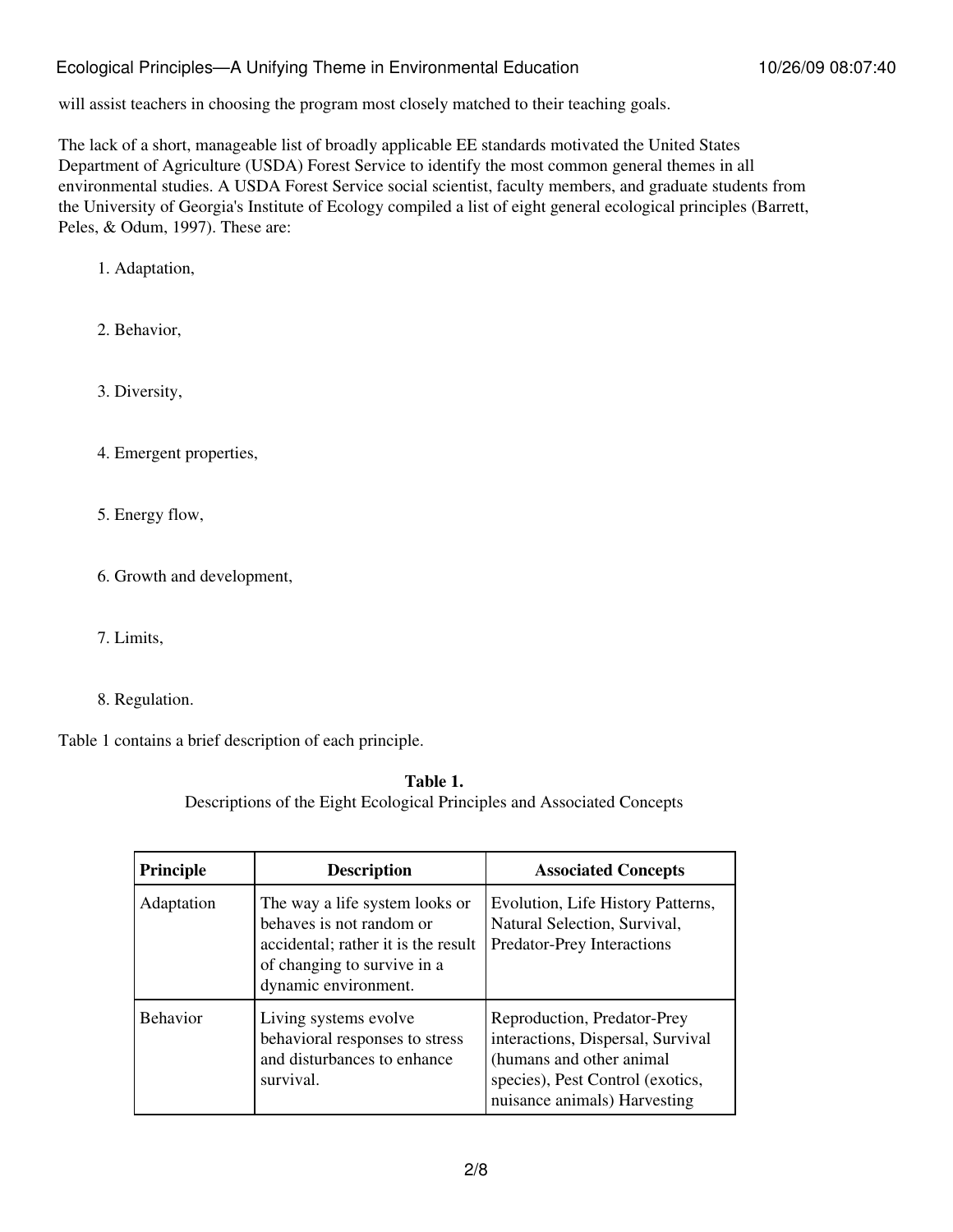| Diversity                 | Changes in environmental<br>conditions over time have led<br>to variety within each level of<br>organization.                                    | Competition, Land-Use Practices,<br>Genetics, Survival, Fragmentation                 |
|---------------------------|--------------------------------------------------------------------------------------------------------------------------------------------------|---------------------------------------------------------------------------------------|
| Emergent<br>Properties    | When different levels of<br>organization are functioning<br>together, new properties are<br>created that were not<br>operational at lower levels | Complexity, Synthesis,<br>Teamwork, Government                                        |
| <b>Energy Flow</b>        | Energy cannot be created nor<br>destroyed but it can change<br>form. Energy quality is always<br>degraded through<br>transformation.             | Thermodynamics, Food Chains,<br>Tropic Levels, Heat Exchange                          |
| Growth and<br>Development | As organisms and systems<br>increase in size, changes occur<br>that allow survival. Growth rate<br>slows as maximum capacity is<br>met.          | Succession, Reproduction,<br>Population Dynamics,<br>Competition                      |
| Limits                    | There are limits to how much<br>stress can be tolerated by living<br>systems.                                                                    | Sustainability, Conservation,<br>Disease, Natural Disaster,<br>Agriculture, Pollution |
| Regulation                | Energy is spent if a signal is<br>sent to increase or decrease<br>some function to maintain<br>balance.                                          | Feedback Loops, Organismal<br>Systems, Cybernetics                                    |

The identification of these eight ecological principles helped to guide the USDA Forest Service's nonformal environmental education evaluation efforts. The focus of our study was to determine if the eight ecological principles were appropriate to use as the basis of general EE standards. We analyzed the extent to which five popular EE programs incorporate these eight transcending principles.

Rutledge (2005) reviewed the history of Environmental Education (EE) evaluation and found that evaluation of nonformal EE has always been a challenge. There are several reasons for this.

- The focus of EE programs varies greatly,
- Each EE program can serve multiple age groups,
- The setting in which EE programs takes place is often outside a classroom, and
- The length of EE programs varies as well.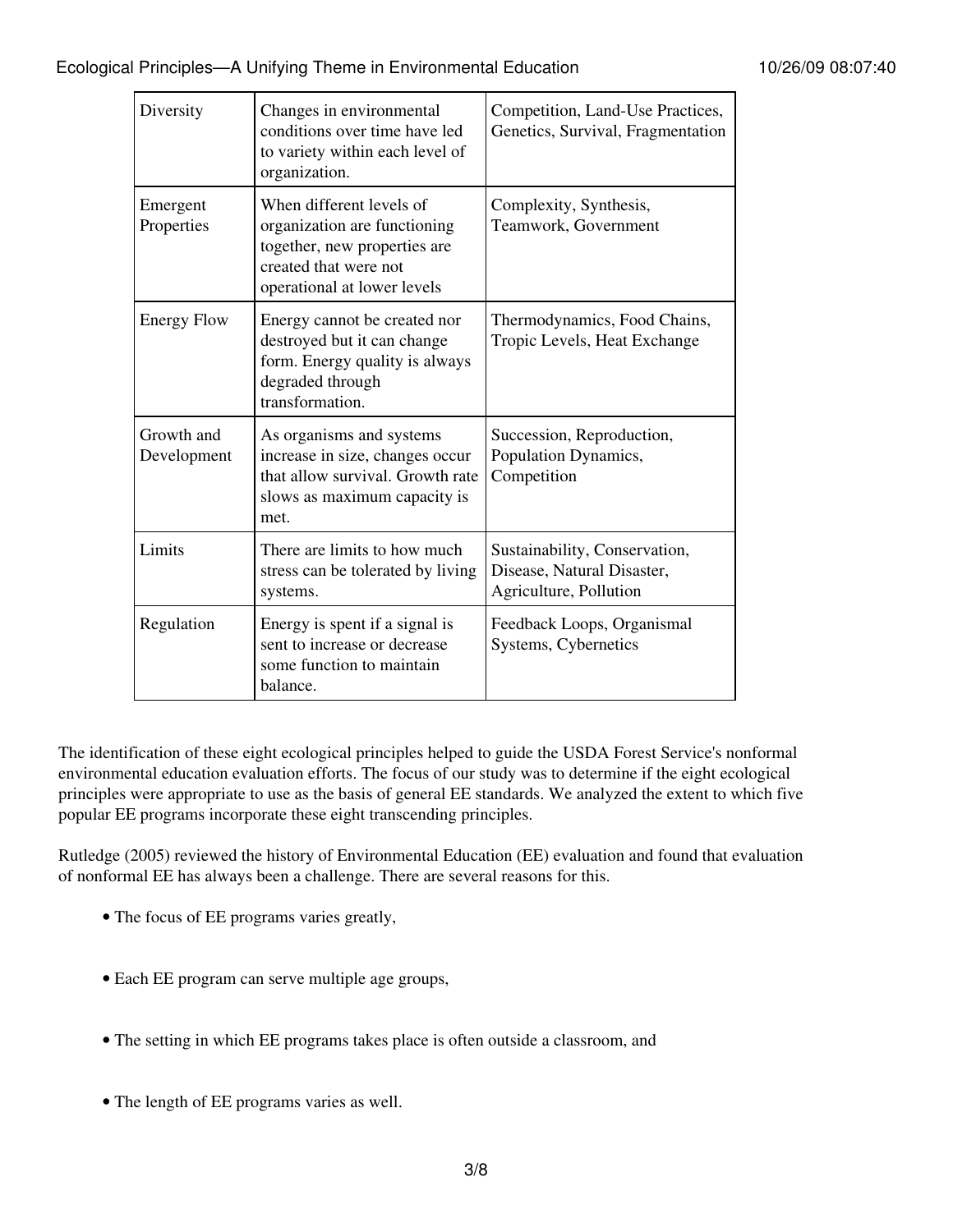In addition, financial and time constraints often prevent environmental educators from conducting any type of program evaluation, and a lack of evaluation construction and analysis training among nonformal environmental educators often impedes evaluation.

Another problem, and perhaps the most significant, is the lack of general standards in nonformal EE. The multidisciplinary and interdisciplinary nature of EE makes it difficult to develop general standards (Tan, 2004). However, a set of general standards for nonformal EE would be an important step in bringing unity to this increasingly fragmented discipline.

Several national and international conferences held in the 1970s and 1980s led to the creation of an EE framework (Archie & McCrea, 1996). Fortunately, the push for education reform that began in the 1980s led to the development of national education standards (NAAEE, 1999). In 1999, a set of standards were created for EE and published in *Excellence in EE—Guidelines for Learning (K-12)* (NAAEE, 1999).

## **Evaluating Existing EE Program Activities**

The main objective of our review was to assess how frequently the transcending ecological principles are referred to in what we considered some of the most widely used EE programs. Three EE programs that we felt represented a range of widely (nationally) used programs were selected for the study: Project Wild, Project Wet, and Project Learning Tree.

In addition, these three EE programs were identified in *The Biodiversity Collection*, a collection of EE materials considered to be an exemplary resource (World Wildlife Fund, 1998). Two additional EE programs used in this study were Ecosystem Matters and Sewee Earth Stewards.

We chose Ecosystem Matters for the survey to determine if an EE publication of the USDA Forest Service had incorporated the eight ecological principles into its major EE activity resource guide. Sewee Earth Stewards was the final EE program guide chosen for the survey. Because Sewee Earth Stewards was written specifically for one EE Center, it gave us the opportunity to survey a site-specific program and compare its frequency of references to the eight principles to those of more widely used programs. In addition, the Sewee Center is involved in pilot studies for the ongoing EE evaluation project mentioned earlier.

After obtaining the curriculum guide for each of the five selected EE programs, we used a three-step procedure to randomly select activities in each program guide to assess the level of incorporation of the transcending principles.

- Step One—We numbered each of the individual activities in the five programs.
- Step Two—We randomly selected 25% of the activities for further analysis.
- Step Three—IWe evaluated each activity for both explicit and implicit reference to the eight principles. We defined explicit as clearly stated and leaving nothing implied, definite. We defined implicit as suggested or thought to be understood though not plainly expressed. Explicit references to a principal were easily identified. If the word "diversity" was specifically stated, then that particular activity had an explicit reference to the ecological principle of diversity. Implicit reference to an ecological principle was identified by words or phrases included in the activity that imply a specific principle through an analogy to the principle.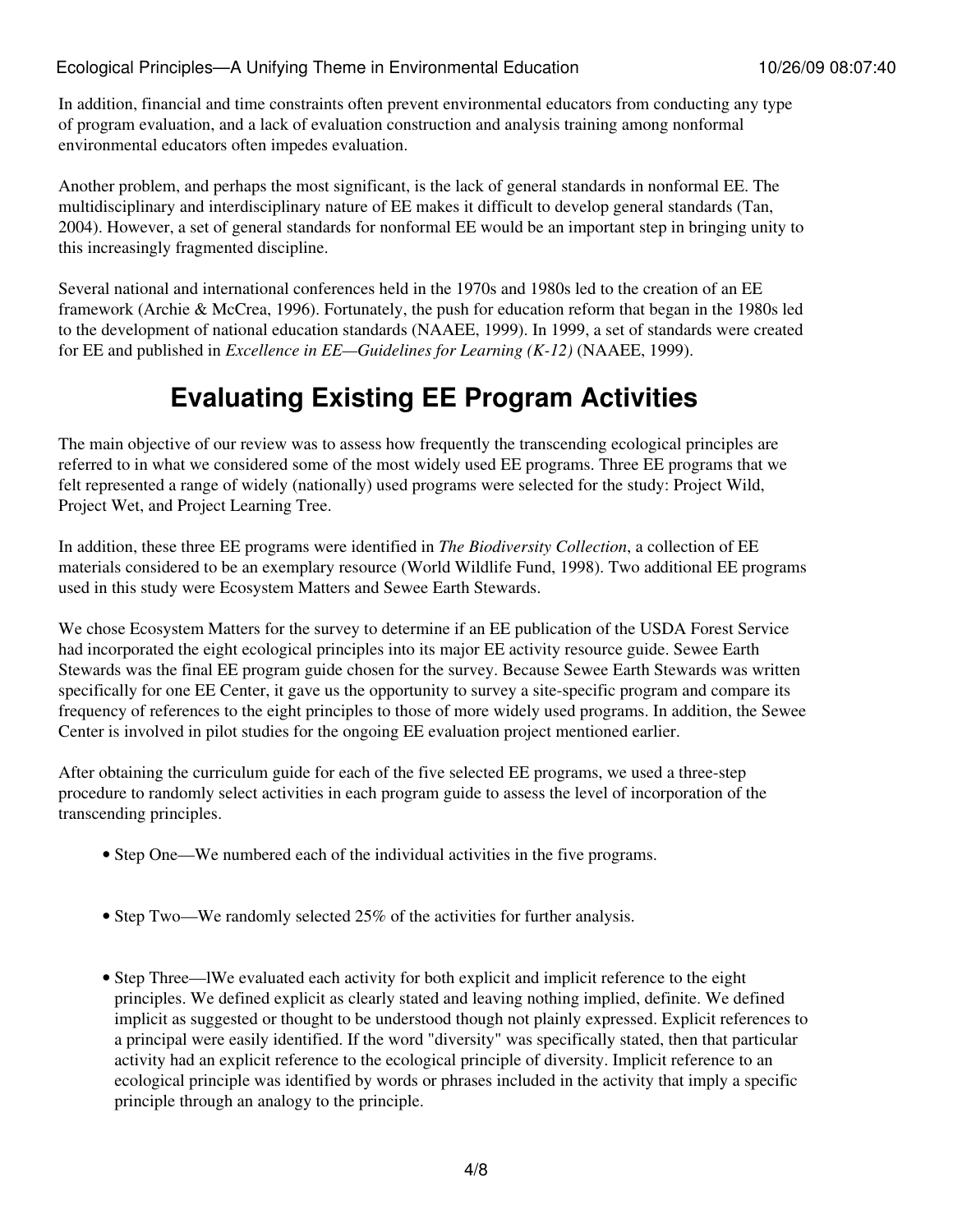Further details of our methods are available in Rutledge (2005).

## **Survey Results**

We surveyed 94 activities from the five EE programs. There were 1,260 explicit references to the ecological principles and 814 implicit references to the ecological principles. Of the 94 activities surveyed, 92 (97.9%) included references to at least one ecological principle, and 69 (73.4%) included references to four or more ecological principles

#### **Project Wild**

Project Wild contained 113 activities (28 were surveyed). Of the 28 activities surveyed, 22 contained references to four or more ecological principles (implicit and explicit combined). After reexamining the activities with fewer than four references to the ecological principles, we found that four of the six had a social sciences (human behaviors, conducting surveys, study of attitudes, etc.) focus rather than a biological sciences focus. The remaining two activities focused on using observation skills to study some aspect of the environment.

#### **Project Wet**

Project Wet contained 91 total activities (23 were surveyed). Seventeen of the surveyed activities contained four or more references to the ecological principles. After reexamining the six activities that contained fewer than four references to the ecological principles, we found that five had a strong language arts or social sciences focus. The remaining activity was based on water pollution but focused on chemical aspects of water pollution.

#### **Project Learning Tree**

This program contained 128 activities (32 were surveyed). Twenty of the surveyed activities contained four or more references to the ecological principles. Once the activities that included fewer than four references to the ecological principles (12 activities) were reexamined, we found that five of the 12 activities had either a language arts or social sciences focus.

The remaining seven had a strong ecology focus, but they simply contained minimal references to the ecological principles. For example, one of the activities focused on the diversity of life on earth, but all ecological principle references were either from the principle of diversity or adaptation. There were many missed opportunities in this particular activity to incorporate additional principles. These missed opportunities to include transcending principle references were common to the remaining activities that focused on biological sciences.

#### **Ecosystem Matters**

This program contained 30 activities (eight were surveyed). Seven of the eight activities included references to four or more transcending principles. The only activity that had fewer than four references to the ecological principles focused on language arts, as it required students to write a letter regarding a controversial issue involving the environment.

#### **Sewee Earth Stewards**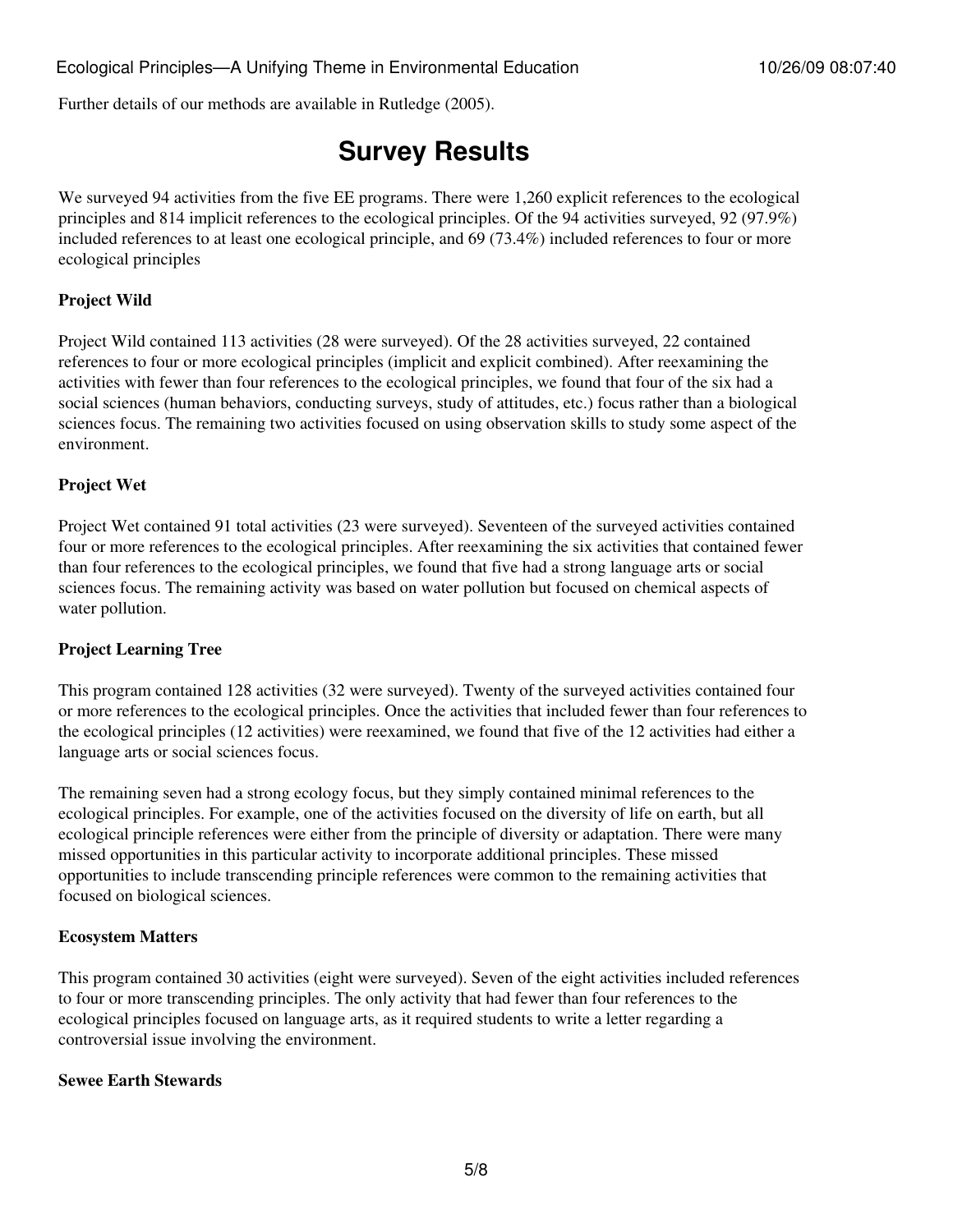The Sewee Earth Stewards program contained only 11 activities (three were surveyed). All three of these activities included references to four or more transcending principles. A summary of all results are presented in Table 2.

#### **Table 2.**

Total Number of Explicit and Implicit References in EE Programs Surveyed and Percentage of Surveyed Activities with References to Four or More and One or More Ecological Principles

| Program<br>$f$ of<br>surveyed<br>activities) | <b>Total</b><br><b>Explicit</b><br><b>References</b> | <b>Total</b><br>Implicit<br><b>References</b> | <b>Total</b><br><b>Combined</b><br><b>References</b> | $%$ of<br><b>Surveyed</b><br><b>Activities</b><br><b>Including</b><br>Four or<br><b>More</b><br><b>Principles</b> | $%$ of<br><b>Surveyed</b><br><b>Activities</b><br><b>Including</b><br>One or<br><b>More</b><br><b>Principles</b> |
|----------------------------------------------|------------------------------------------------------|-----------------------------------------------|------------------------------------------------------|-------------------------------------------------------------------------------------------------------------------|------------------------------------------------------------------------------------------------------------------|
| Project<br>Wild (28)                         | 345                                                  | 269                                           | 614                                                  | 78%                                                                                                               | 100%                                                                                                             |
| Project<br>Wet (23)                          | 286                                                  | 190                                           | 476                                                  | 74%                                                                                                               | 95.7%                                                                                                            |
| Project<br>Learning<br>Tree $(32)$           | 428                                                  | 245                                           | 673                                                  | 63%                                                                                                               | 96.9%                                                                                                            |
| Ecosystem<br>Matters (8)                     | 93                                                   | 85                                            | 178                                                  | 88%                                                                                                               | 100%                                                                                                             |
| Earth<br><b>Stewards</b><br>(3)              | 108                                                  | 25                                            | 133                                                  | 100%                                                                                                              | 100%                                                                                                             |
| Totals                                       | 1260                                                 | 814                                           | 2074                                                 | 73.4%<br>(average)                                                                                                | 97.9%<br>(average)                                                                                               |

## **Discussion**

By reexamining all activities that included references to fewer than four ecological principles, we found that all of the activities could be revised to include additional transcending principles. Rutledge (2005) gives examples of suggested revisions.

Our results show that ecological principles are evident in most of the activities surveyed. In fact, 97.9% included references to at least one of the eight ecological principles, and 73% included references to four or more of the eight ecological principles.

Our results demonstrate that general ecological principles are already being integrated into some of the most widely used EE programs. Perhaps this is in response to the wealth of EE literature that recognizes the understanding of ecological principles as a necessary foundation for EE.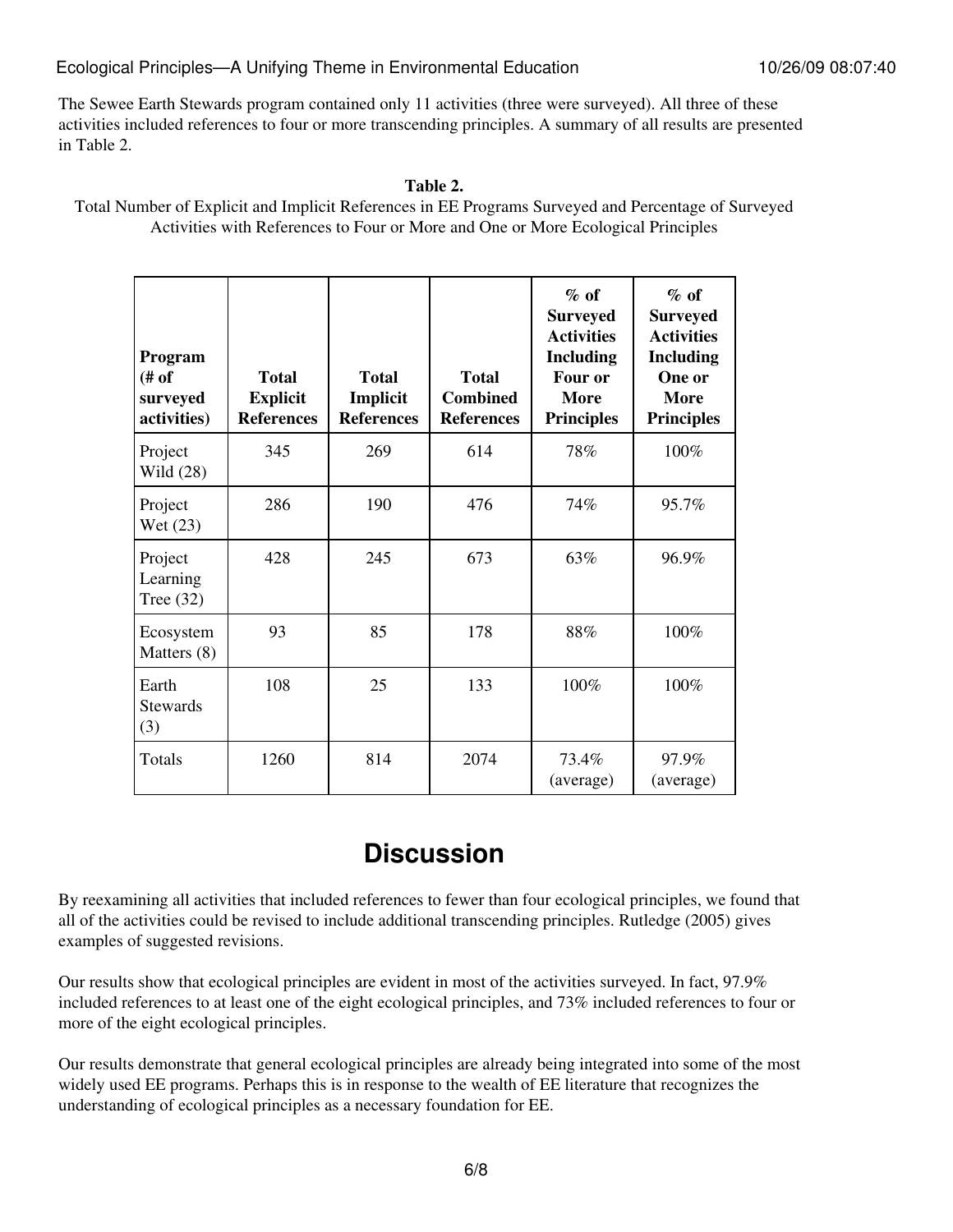The incorporation of ecological principles into the programs we surveyed strengthens the idea of using these principles as a succinct list of general EE standards. It is important to remember that the findings of the study reported here in no way suggest that environmental educators should not be correlating programs to NAAEE guidelines for learning and national science education standards (NSES). Instead, the findings simply reinforce the recognition that EE is deeply rooted in the understanding of general ecological principles and this knowledge should be used to build capacity within EE.

Because general ecological principles are already prevalent in many popular EE programs, the future development and revision of EE resources should focus on ecological principles as a common theme in EE. Doing so would bring unity to the field of EE by taking even a very specific activity and relating it to a much broader scale.

This transfer of knowledge has been recognized as a crucial milestone in understanding any topic in EE (Barrett, Peles, & Odum, 1997; Barrett, 2001) as well as influencing environmentally friendly behavior (Kaiser, Wòlfing, & Fuhrer, 1999).

Although our investigation focused on some of the most widely used EE programs, a survey of other programs would provide additional evidence of general ecological concepts being frequently included in existing EE programs. If, after surveying additional programs, it were found that the ecological principles are frequently included, it would add strength to the idea of using ecological principles as the foundation of general and succinct EE standards.

To add strength to our review, it may also be useful to have multiple environmental educators survey programs and the numbers of implicit and explicit references noted by each educator could be averaged. In this example, it would be important to ensure that all participating educators have a similar knowledge base.

Using ecological principles to guide the creation of a succinct list of general nonformal EE standards would help to bring unity to EE. Not only would this unity assist students in their understanding of the interconnectedness of the biotic and abiotic components of their everyday environments, but it would also help educators relate even very specific lessons to the "big picture."

The ability to combine broad ecological knowledge with an understanding of the environment and the human role in the environment can be easily accomplished through EE. The implications of our EE program survey results should simply reinforce what we already know—

- That ecological understanding is a common theme among existing EE guidelines and
- That basic principles of ecology are prevalent in both widely used and locally adapted EE programs.

If environmental educators recognize these two commonalities, then EE would build much strength for years to come. Knowing that the necessary tools are already present, it is now up to environmental educators to look for these principles in their own EE programs and to use them to build unity in the dynamic field of EE.

## **References**

Archie, M., & McCrea, E. (1996). Environmental education in the United States: Definition and direction. *In* M. Archie (Ed.), *National Environmental Education Summit — Environmental Education in the United States — Past, Present, and Future* (pp. 1-8) Burlingame, CA: National Environmental Education Summit.